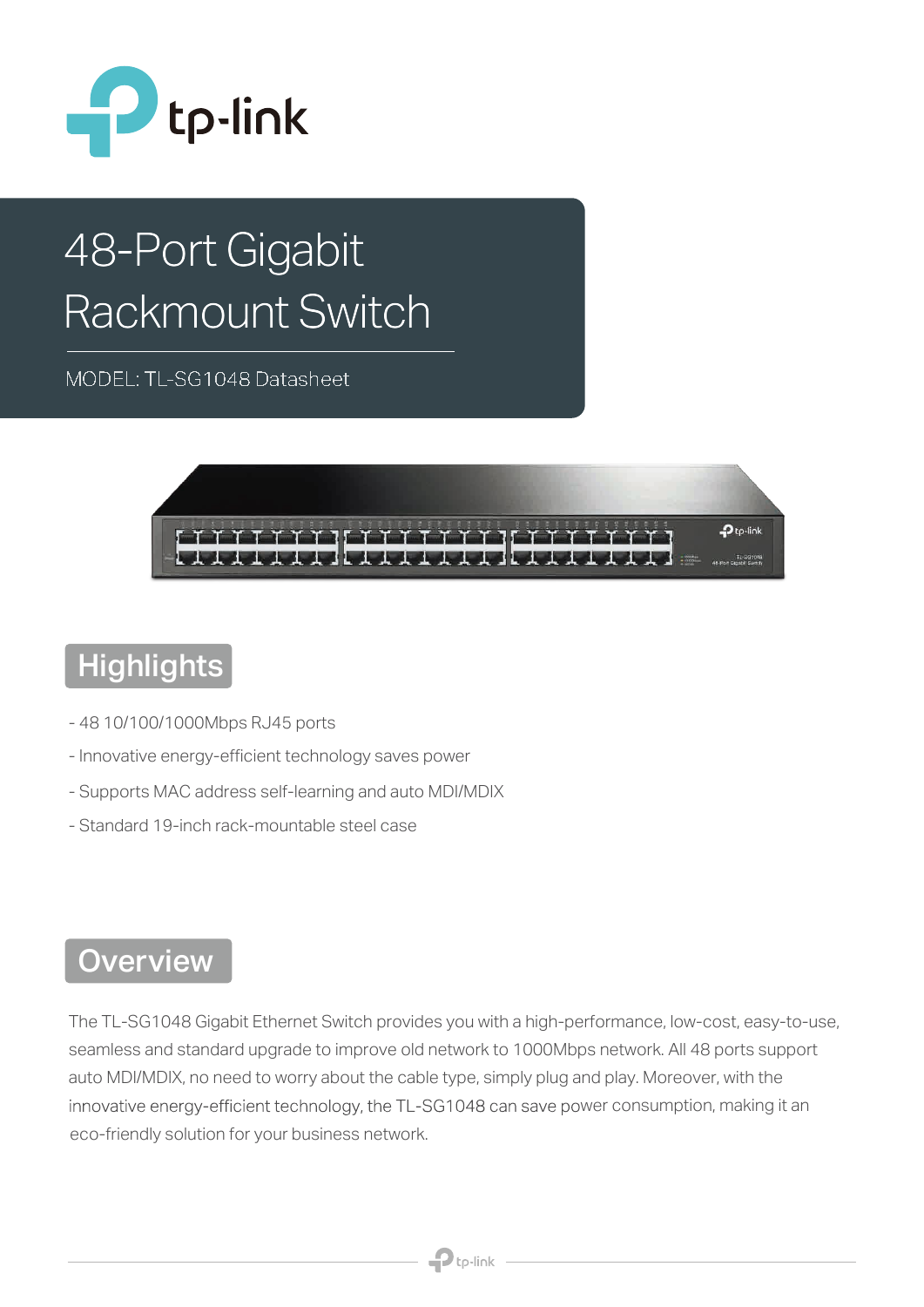## TP-Link Green Technology

The 48-Port Gigabit Rackmount Switch TL-SG1048 features the latest innovative energy-efficient technologies that can greatly expand your network capacity with much less power. It automatically adjusts power consumption according to the link status to limit the carbon footprint of your network. It also complies with the EU's RoHS, prohibiting the use of certai hazardous materials. Besides, most packaging material can be recycled.

### High Performance

All 48 ports are Gigabit RJ-45 ports which can provide large le transferring and also be compatible with 10Mbps and 100Mbps Ethernet devices. Featuring non-blocking switching architecture, TL-SG1048 forwards and filter packets at full wire-speed for maximum throughput. With 12KB Jumbo frame, the performance of large-les transfers is improved significantly. And IEEE 802.3x flow control for Full Duplex mode and backpressure for Half Duplex mode alleviate the traffic congestion and make TL-SG1048 work reliably. It's a perfect choice to update your network to Gigabit while protecting your previous investment properly.

#### Easy to Use

The auto features of this gigabit switch make installation plug and play and hassle-free. No configuration is required. Auto MDI/MDIX eliminates the need for crossover cables. Auto-negotiation on each port senses the link speed of a network device (10, 100, or 1000 Mbps) and intelligently adjusts for compatibility and optimal performance.